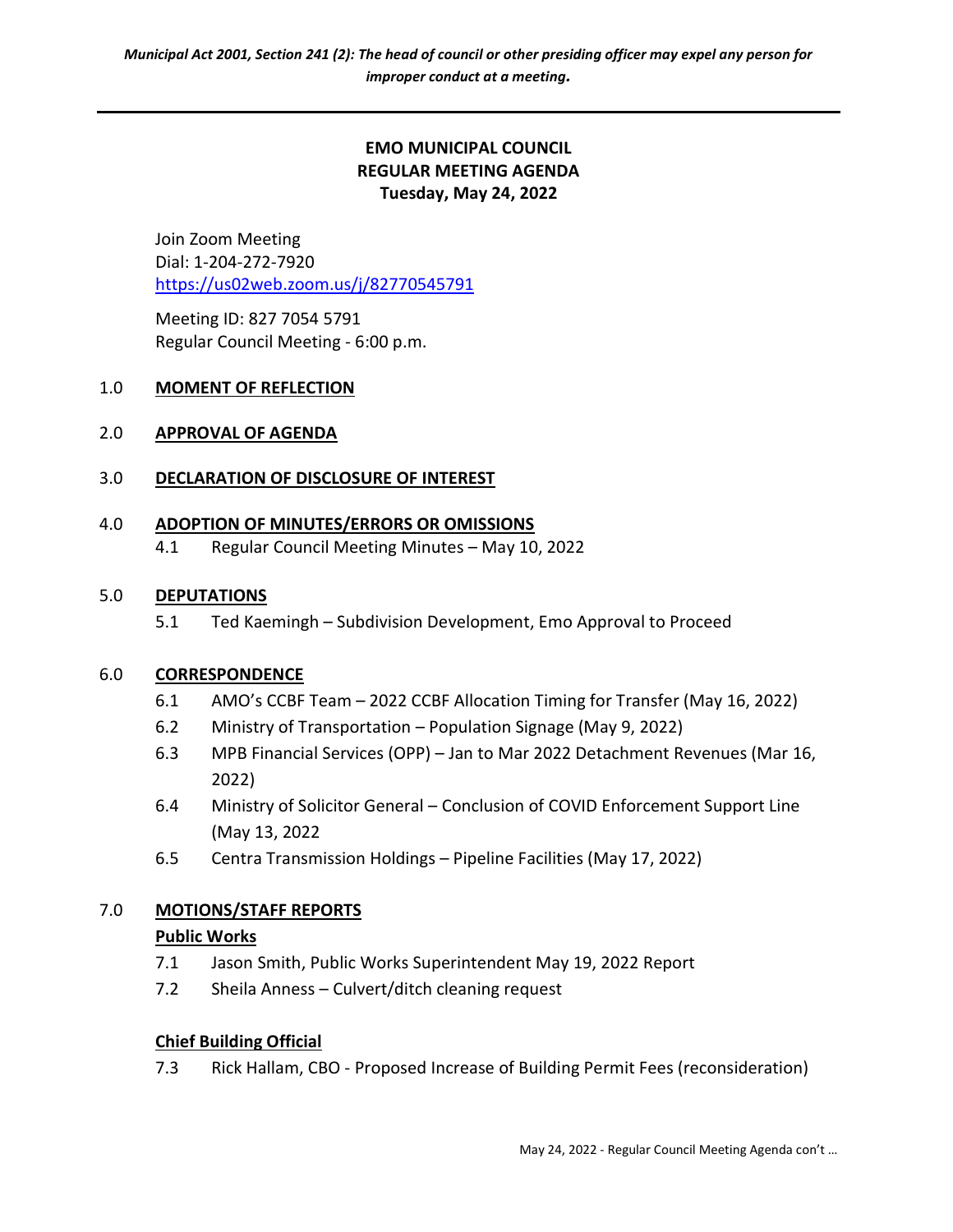## EarlyON Centre

- 7.5 April Siemens EarlyON Centre May 2022
- 7.6 RECE Grand-parenting Provision April Simmons March 25, 2022

## Administration

- 7.7 Crystal Gray, Interim CAO/Clerk Treasurer May 21, 2022 Report
- 7.8 Financial Report Up to May 20, 2022

## Water/Waste Water

7.9 Brenda Wilson – Complaint Regarding Colonization Street Water – May 4, 2022

## **Drains**

7.10 Rainy River First Nations – Frank Szeder Drain Response to April 26 Meeting

## Fire Department

7.11 O. Reg. 343/22 Firefighter Certification

# 8.0 COMMITTEE UPDATES

# Rainy River District Social Services Administration Board

- 8.1 RRDSSAB Minutes of January 10, 2022
- 8.2 RRDSSAB Minutes of February 17, 2022
- 8.3 RRDSSAB Minutes of March 17, 2022
- 8.4 RRDSSAB AGM Meeting Package May 19, 2022
- 8.5 RRDSSAB 2021 Annual Report

# Rainy River District Municipal Association

- 8.6 RRDMA General Meeting Package May 18, 2022
- 8.7 RRDMA 2022 Per Capita Levy

## Northwestern Health Unit

8.8 NWHU – Board of Health March 25, 2022 Meeting Minutes

# 9.0 RESOLUTIONS/BY-LAWS

- 9.1 Emo Walleye Classic Request for rental fee reduction
- 9.2 Fort Frances Times Ad message supporting Emo Walleye Classic
- 9.3 Emo Public Library Emo Levy First 1/2
- 9.4 Carmela Klug Request for reversal of penalty on account 59-19-000-000-54200- 0000
- 9.5 Emo-LaVallee Community Centre Board Recommendations for carpentry and electrical work authorized under grant funding.